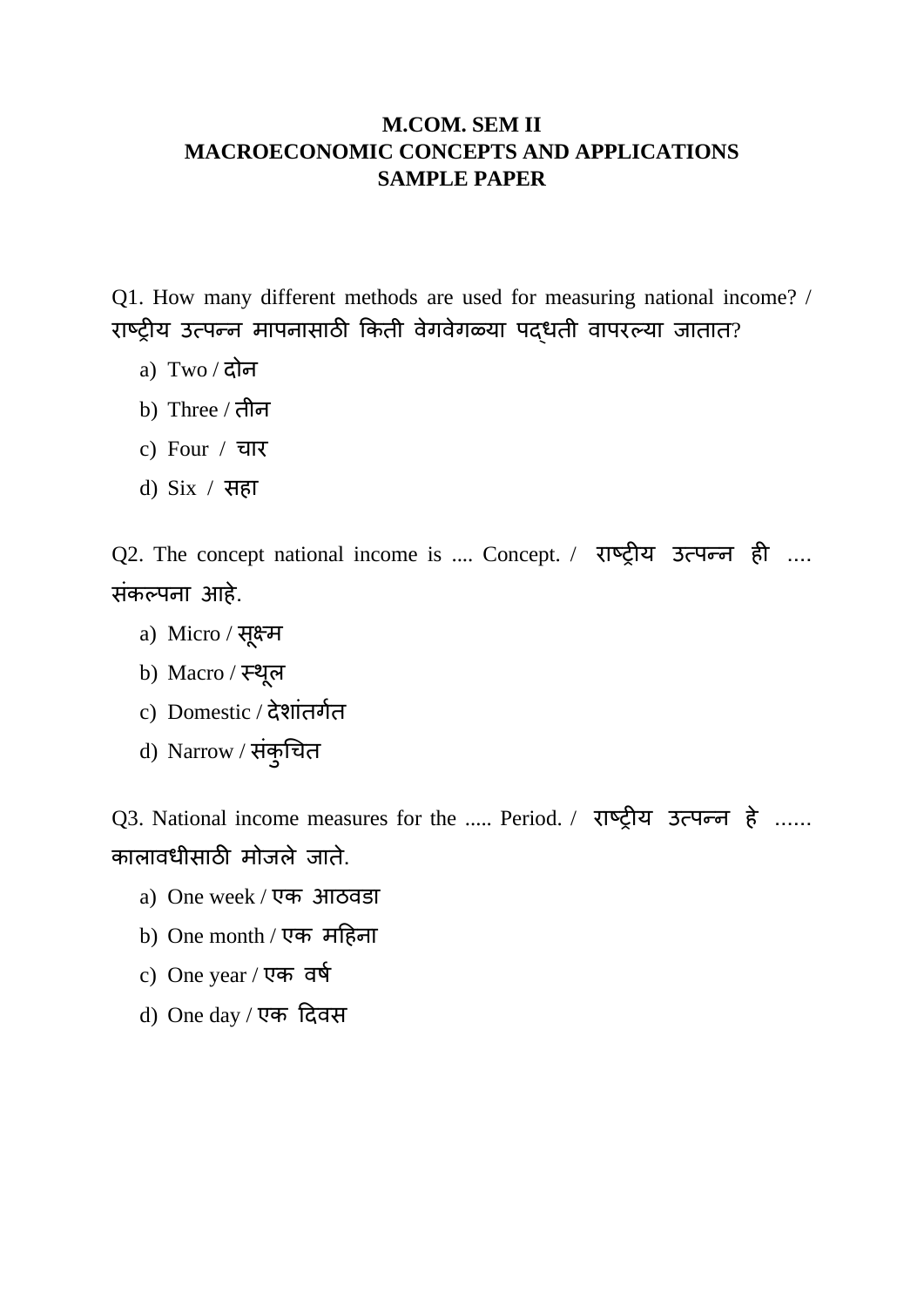Q4. The normal rate of unemployment around which the unemployment rate fluctuates is called ......... of unemployment. / बेरोजगारीचा सामान्य दर ज्याच्या आसपास बेरोजगारीचा दर चढ-उतार होतो, त्याला बेरोजगारीचा ........म्हणतात.

- a) Artificial rate ⁄कृत्रिम दर
- b) Normal rate /सामान्य दर
- c) Natural rate /नैसर्गिक दर
- d) Market rate /बाजार दर

Q5. According to ...... theory the growth in money supply is the primary determinant of inflation. /........ सिद्धांतानुसार पैशाच्या पुरवठ्यात होणारी वाढ हा चलनवाढीचा प्राथमिक निर्धारक आहे.

- a) Modern /आधुनिक
- b) Philips /फिलिप्स
- c) Classical /सनातनवादी
- d) Keynesian / केन्स

Q6. According to Keynes, unemployment is due to lack of ......... / िे न्स यांच्या मतानुसार ......च्या कमतरतेमुळे बेरोजगारी निर्माण होते.

- a) Industrial development /औद्योगिक विकास
- b) Agricultural development /शेती विकास
- c) Aggregate demand /एि ू ण मागणी
- d) Economic development / आर्थिक विकास

Q7. In the IS and LM model, what is the relation between the two markets? / IS आणी LM प्रतिमानामधे दोन्ही बाजारामधील संबंध कसा आहे?

- a) They are independent of each other / दोन्ही बाजार एकमेकापासून स्वतंत्र आहेत.
- b) They are interdependent. / ते परस्परावलंबी आहेत.
- c) They cooperate and compete / ते सहकार आणी स्पर्धा करतात.